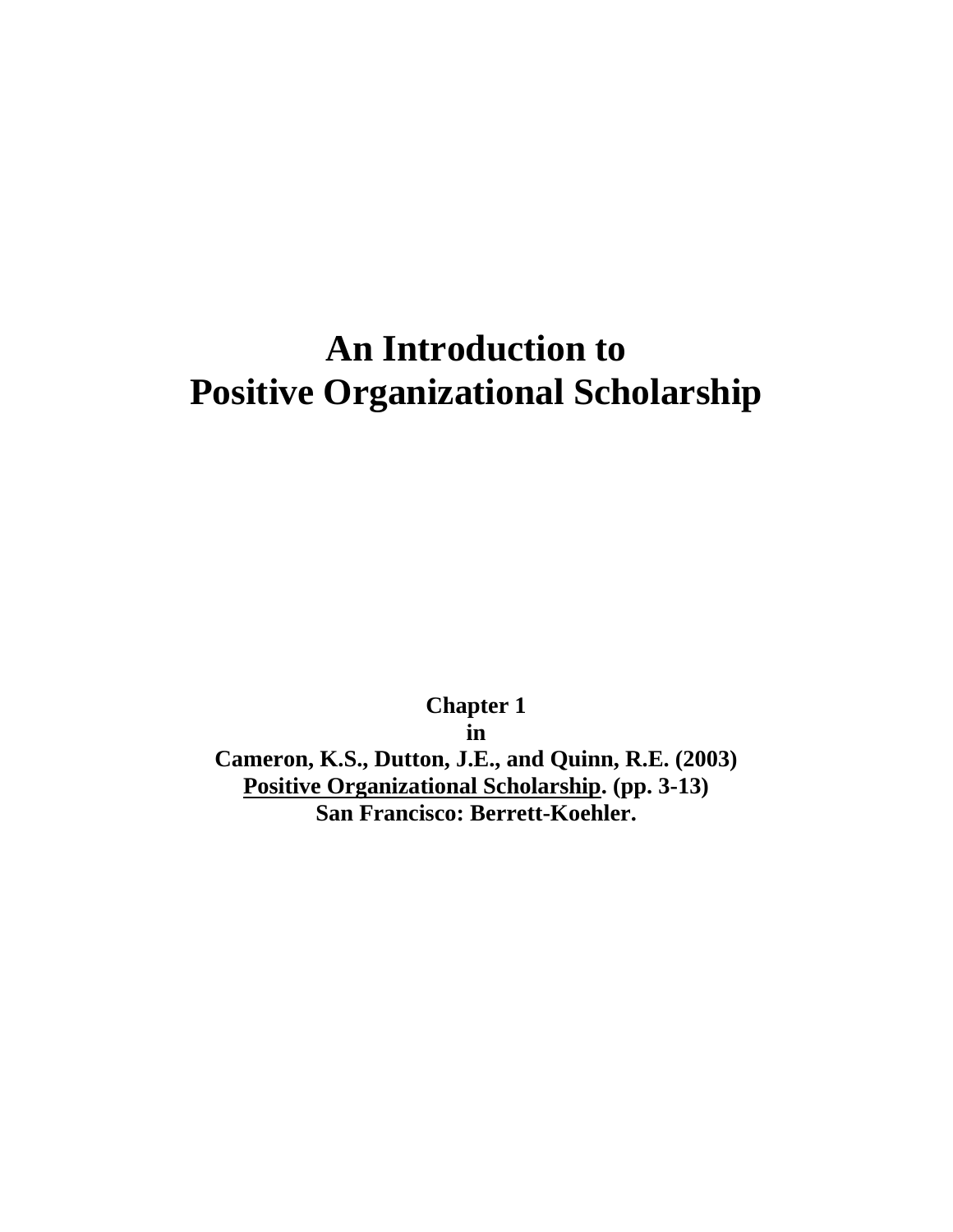#### **An Introduction to Positive Organizational Scholarship**

Kim S. Cameron, Jane E. Dutton, and Robert E. Quinn

Imagine a world in which almost all organizations are typified by greed, selfishness, manipulation, secrecy, and a single-minded focus on winning. Wealth creation is the key indicator of success. Imagine that members of such organizations are characterized by distrust, anxiety, self-absorption, fear, burnout, and feelings of abuse. Conflict, law suits, contract breaking, retribution, and disrespect characterize many interactions and social relationships. Imagine also that scholarly researchers investigating these organizations emphasize theories of problem solving, reciprocity and justice, managing uncertainty, overcoming resistance, achieving profitability, and competing successfully against others.

For the sake of contrast, now imagine another world in which almost all organizations are typified by appreciation, collaboration, virtuousness, vitality, and meaningfulness. Creating abundance and human well-being are key indicators of success. Imagine that members of such organizations are characterized by trustworthiness, resilience, wisdom, humility, high levels of positive energy. Social relationships and interactions are characterized by compassion, loyalty, honesty, respect, and forgiveness. Significant attention is given to what makes life worth living. Imagine that scholarly researchers emphasize theories of excellence, transcendence, positive deviance, extraordinary performance, and positive spirals of flourishing.

Positive Organizational Scholarship (POS) does not reject the value and significance of the phenomena of the first world view. Rather, it emphasizes the phenomena represented in the second world view. A focus on competition and profitability in the first world view, for example, is crucial for understanding organizational survival and success. The second world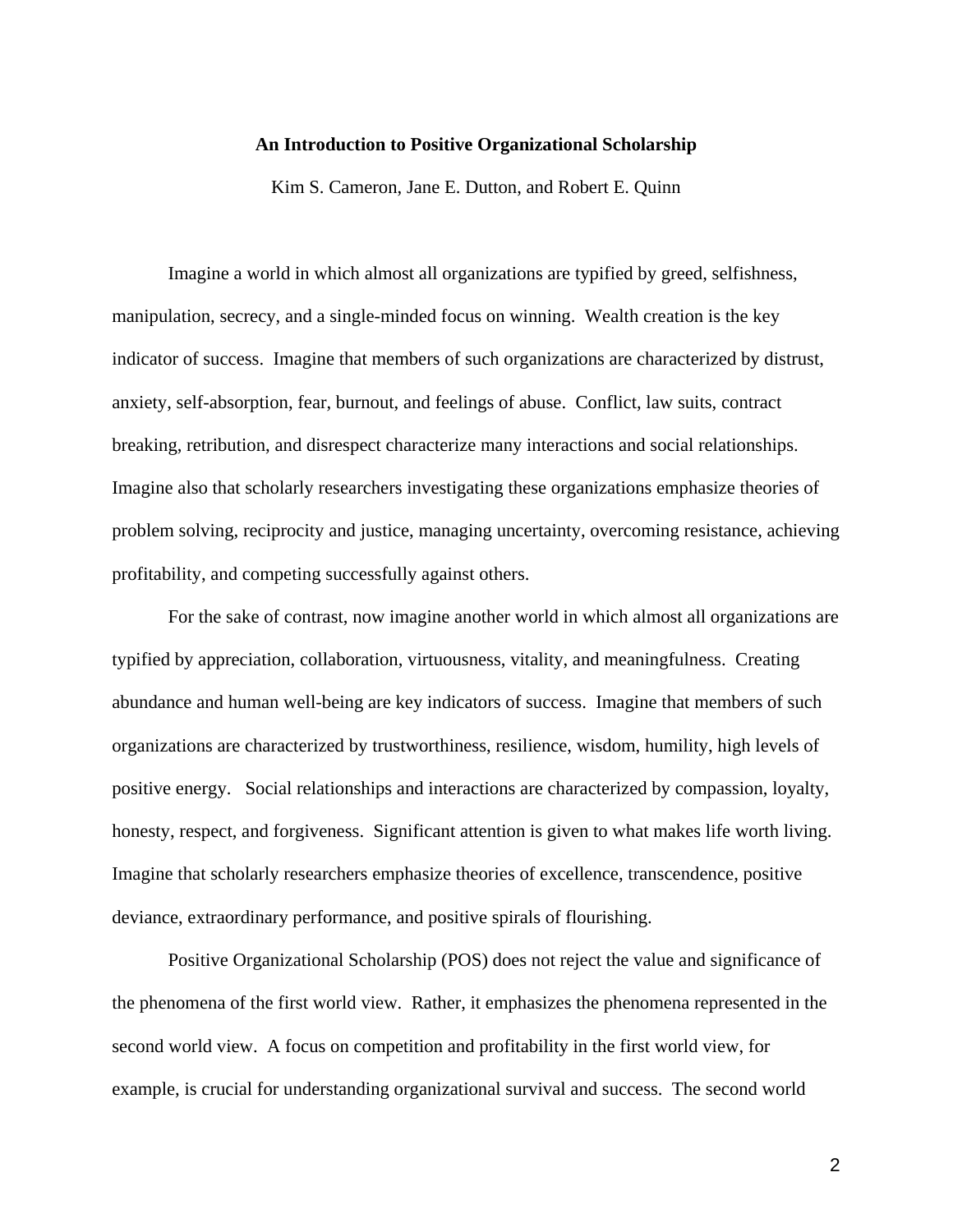view merely calls attention to phenomena that represent positive deviance—phenomena that have received limited scholarly attention in organizational studies. Most organizational theories and empirical research have, heretofore, adopted assumptions and variables that are more typical of the first world view than the second.

#### **The Domain of Positive Organizational Scholarship**

POS is concerned primarily with the study of especially positive outcomes, processes, and attributes of organizations and their members. POS does not represent a single theory, but it focuses on dynamics that are typically described by words such as excellence, thriving, flourishing, abundance, resilience, or virtuousness. POS represents an expanded perspective that includes instrumental concerns but puts an increased emphasis on ideas of "goodness" and positive human potential. It encompasses attention to *the enablers* (e.g., processes, capabilities, structures, methods), *the motivations* (e.g., unselfish, altruistic, contribution without regard to self), and *the outcomes or effects* (e.g., vitality, meaningfulness, exhilaration, high quality relationships) associated with positive phenomena. POS is distinguished from traditional organizational studies in that it seeks to understand what represents and approaches the best of the human condition. In seeking to understand such phenomena, POS has a number of biases. These biases can be considered in terms of each of the three concepts in the label—*Positive Organizational Scholarship.* 

Positive. POS seeks to understand positive states—such as resilience (see Chapter 7 by Sutcliffe and Vogus) or meaningfulness (see Chapter 20 by Pratt and Ashforth)—as well as the dynamics and outcomes associated with those states—such as gratitude (see Chapter 6 by Emmons) and positive connections (see Chapter 17 by Dutton and Heaphy). This does not mean that traditional organizational studies could be accused of focusing on "negative" or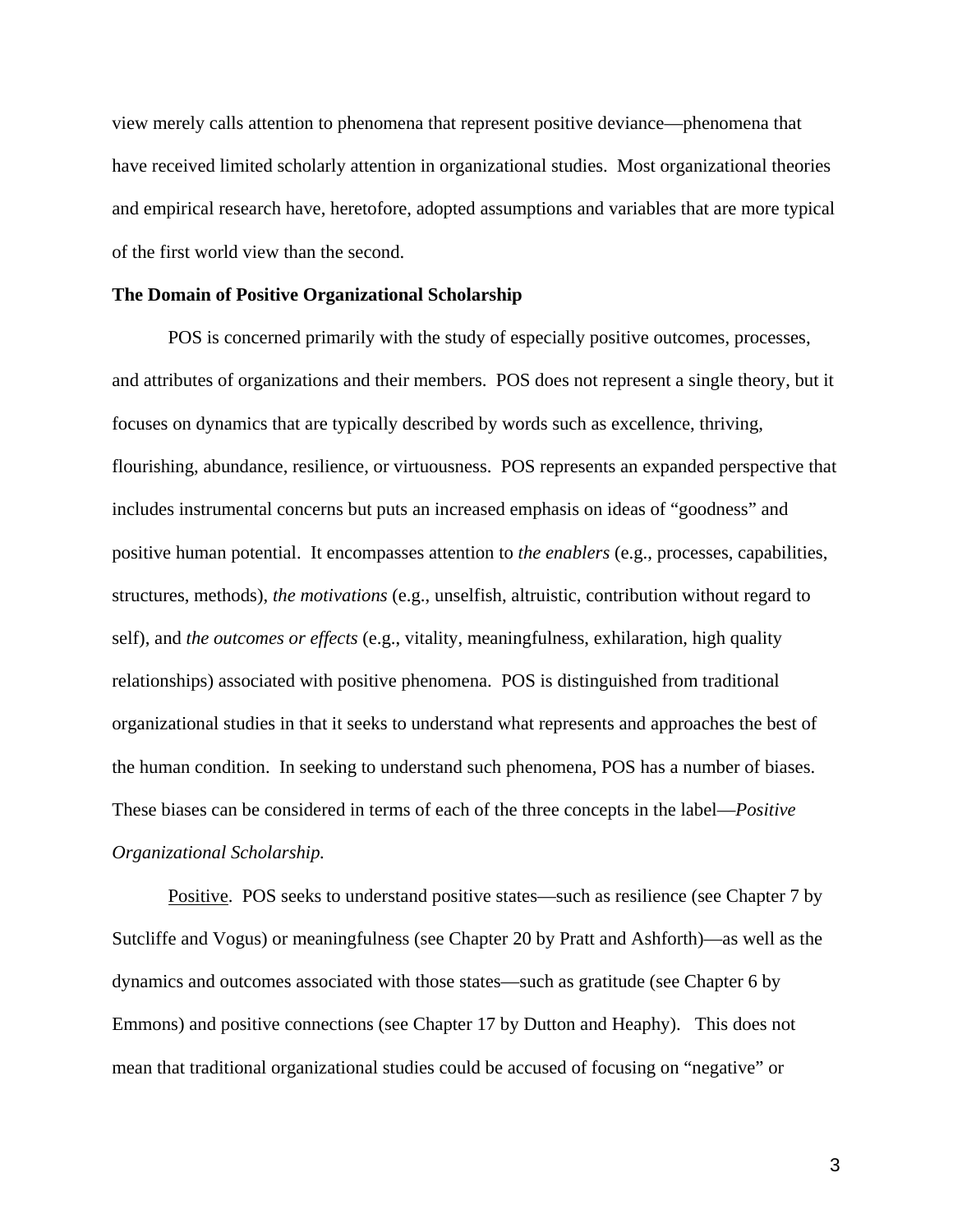undesirable states, only that especially positive states, dynamics, and outcomes usually receive less attention in traditional organizational studies. POS also encompasses the study of systems in equilibrium, but it is especially interested in the nonlinear positive dynamics (what several authors in this volume refer to as "positive spirals," see Chapter 11 by Fredrickson) that are frequently associated with positive organizational phenomena. POS encompasses the examination of typical patterns of behavior and exchange, but it also tends to emphasize the realization of potential, patterns of excellence, especially positive deviance from expected patterns (see Chapter 14 by Spreitzer and Sonenshein). It takes classic questions such as those of organizational leadership and design and uncovers new understanding by examining positive processes that create these patterns (see Chapter 16 by Luthans and Avolio and Chapter 18 by Gittell). Whereas POS does not reject the examination of dysfunctions, or dynamics that disable or produce harm (see Chapter 5 by Weick), it does tend to emphasize the examination of factors that enable positive consequences for individuals, groups, and organizations (see Chapter 12 by Bagozzi). "Positive," in other words, represents an affirmative bias and orientation, not a substitute for other more common organizational phenomena. More often than not, POS focuses on phenomena that are displayed "not in accordance with the situation broadly construed" (see Chapter 3 by Peterson and Park), or, in other words, phenomena that are unexpectedly positive. The interest is in exceptional, virtuous, life-giving, and flourishing phenomena.

Organizational. POS focuses on positive processes and states that occur in association with organizational contexts. It examines positive phenomena within organizations as well as positive organizational contexts themselves. POS draws from the full spectrum of organizational theories to understand, explain, and predict the occurrence, causes, and consequences of positivity. POS expands the boundaries of these theories to make visible positive states, positive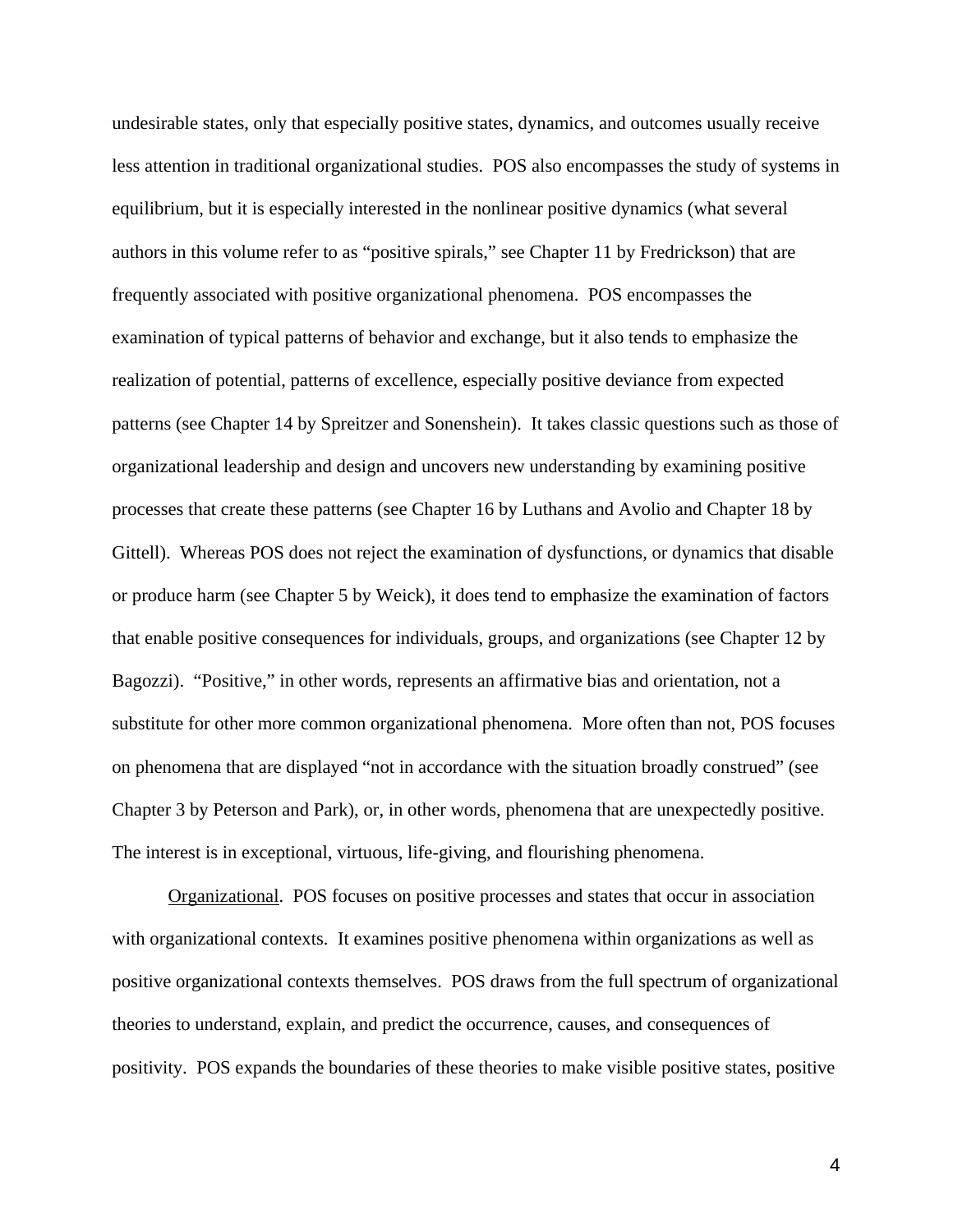processes, and positive relationships that are typically ignored within organizational studies. For example, POS spotlights how the virtuousness of organizations is associated with financial performance in the context of downsizing, in contrast to a more typical focus on how organizations try to mitigate the harmful effects of downsizing (see Chapter 4 by Cameron); or, how organizational practices enable individuals to craft meaningful work through fostering individual "callings," in contrast to a more typical focus on employee productivity or morale (see Chapter 19 by Wrzesniewski); or, how the cascading dynamics of empowerment create broader inclusion of stakeholders in public organizations, in contrast to a focus on the political dynamics of stakeholder demands (see Chapter 23 by Feldman and Khademian); or, how building on strengths produces more positive outcomes in a diverse array of settings such as classroom learning, employee commitment, leadership development, and firm profitability, in contrast to a more typical focus on managing or overcoming weaknesses (see Chapter 8 by Clifton and Harter). As this sampling of studies implies, a POS lens exposes new or different mechanisms through which positive organizational dynamics and positive organizational processes produce extraordinarily positive or unexpected outcomes. At the same time, POS purposely illuminates how contexts and processes, and their interactions, are related to positive states in individuals, groups, and organizations.

Scholarship. There is no lack of self-help accounts that prescribe relatively simple and uncomplicated prescriptions for achieving happiness, fulfillment, or effectiveness. What is lacking in most of these contributions, however, is empirical credibility and theoretical explanations for how and why the prescriptions work. Further, these more prescriptive accounts do not speak to the contingencies regarding when the directives will produce the desired results and when they won't. Having a foundation in the scientific method is the basis upon which most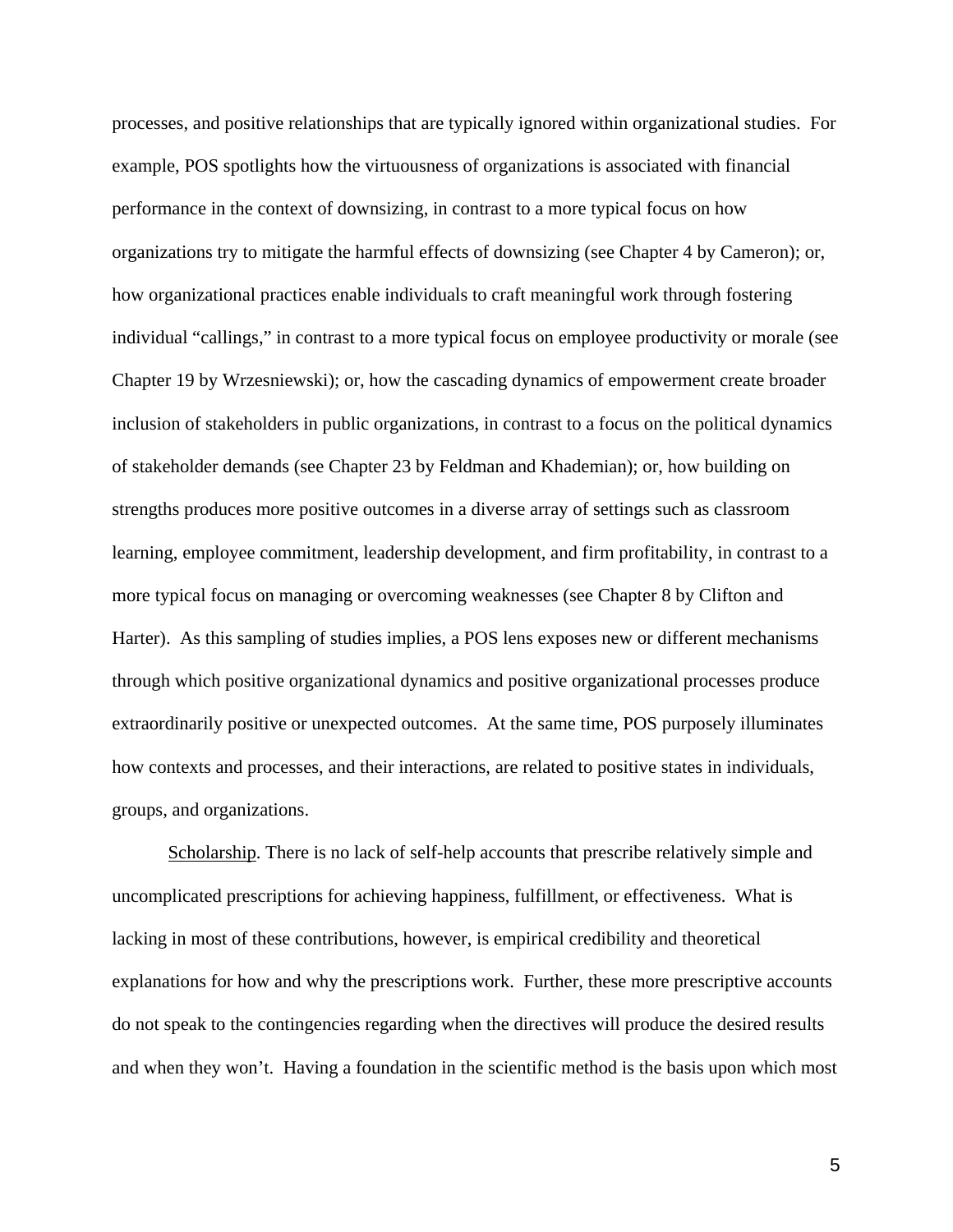concepts, relationships, and prescriptions develop staying power. POS does not stand in opposition to the array of self-help publications—many of which recount positive dynamics and outcomes—but it extends beyond them in its desire to develop rigorous, systematic, and theorybased foundations for positive phenomena. POS requires careful definitions of terms, a rationale for prescriptions and recommendations, consistency with scientific procedures in drawing conclusions, and grounding in previous related work. An interest in POS implies a commitment to the full spectrum of activities involved in scholarship. Whereas this book is intended to address an audience of organizational researchers, the success and sustainability of this field requires balanced attention to research, teaching, and practice as three important elements of scholarly endeavor. A bias of POS is to develop theory and research in service of teaching and practice. POS is biased toward appreciating how each of these elements of the scholarly endeavor contributes to the vitality of the others.

#### **Some Correlates of Positive Organizational Scholarship**

An emphasis on positive phenomena is not unique in the social sciences, of course. Other traditions have also examined positive dynamics. In fact, POS has gained particular momentum from literatures in several other fields. Two—positive psychology in Chapter 2 by Peterson and Seligman, and appreciative inquiry in Chapter 15 by Cooperrider and Sekerka—are particularly well described in this volume. Other traditions with a focus on positive phenomena include community psychology, humanistic organizational behavior, organizational development, pro-social motivation and citizenship behavior, and corporate social responsibility.

Positive Psychology. In 1998, the president of the American Psychological Association, Martin Seligman, initiated a new emphasis in the field of psychology, referred to as *positive psychology.* Seligman argued that since World War II, traditional psychology has focused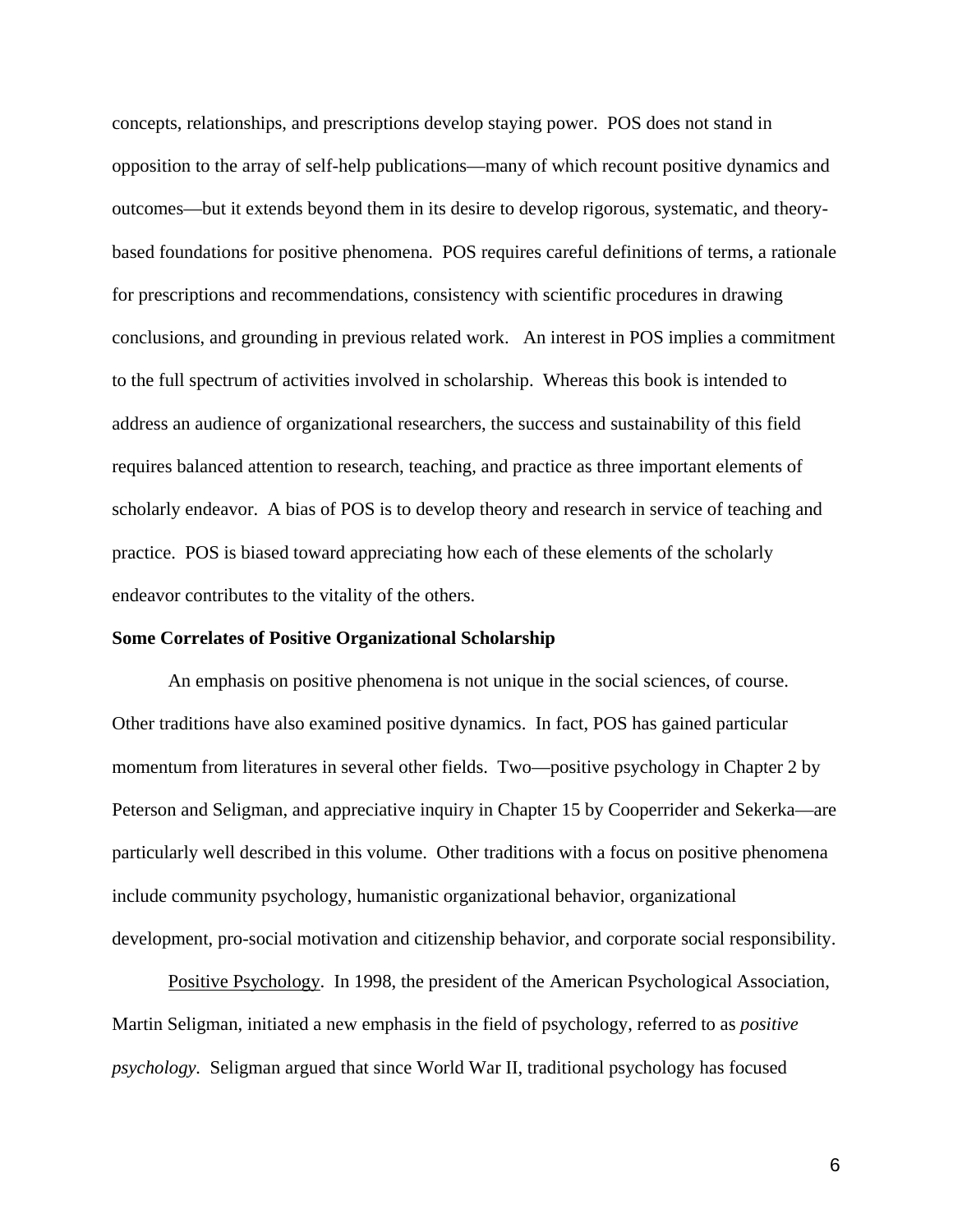almost exclusively on human pathology, or on what is wrong with and lacking in individuals. This brand of psychology developed the assumption that human beings are inherently fragile and flawed. On the one hand, clinical psychology has made considerable progress in finding strategies of treatment and in moving people from psychological illness toward health. On the other hand, the field has created a deficit bias. It produced a set of theories and practices that described and explained remedies for specific human problems. In contrast, the development of positive psychology was not meant to replace the existing field but to supplement it. Its focus is on strengths and on building the best in life. The basic assumption is that goodness and excellence are not illusions but are authentic states and modes of being that can be analyzed and achieved. Positive psychology has three points of focus: *positive experiences* such as happiness, pleasure, joy, and fulfillment; *positive individual traits* such as character, talents, and interests; and *positive institutions* such as families, schools, business, communities, and societies. This growing literature has begun to capture the attention of both scholars and the media (Snyder & Lopez, 2002; Seligman, 2002).

Community Psychology. Historically, community psychology has had an emphasis on the prevention of illness and on wellness enhancement. Jahoda's (1958) treatment of positive mental health was one of the first attempts to "express dissatisfaction with a primary focus on sick behavior" (p. ix) and to emphasize prevention of illness and wellness. She identified six domains of prevention based community psychology: positive self-attitudes, wholesome growth and development, personal integration, autonomy, accurate perception of reality, and mastery of one's environment. Other writers in community psychology, notably Cowen (1967, 1973, 1977, 1980, 1986, 1994, 1999) also discussed principles and practices associated with prevention of mental illness. Community based prevention and wellness enhancement programs have been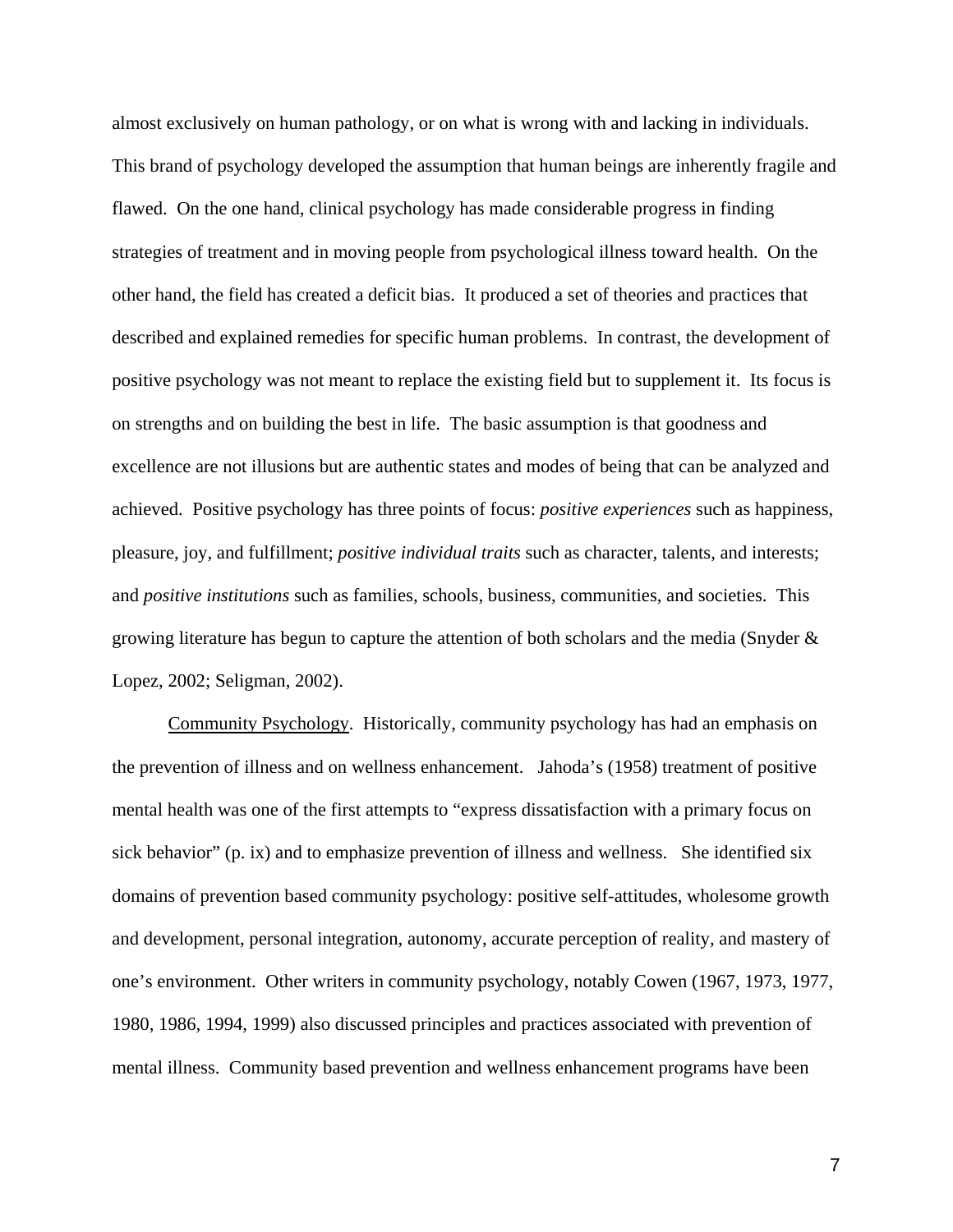studied and described in that literature, as illustrated by Durlak and Wells' (1997) summary of 177 studies of prevention and wellness and their positive outcomes. Unfortunately, little dissemination of those findings has occurred in the more general field of psychology or in organizational studies.

Organizational Development and Appreciative Inquiry. Organizational development (OD) was founded on a set of techniques and strategies for changing, developing, and enhancing the functioning of organizations—especially the internal human features of the organization. In OD, a recent movement has emerged that focuses directly on "searching for the best in people, their organizations, and the relevant world around them . . . [it] involves in a central way the art and practice of asking questions that strengthen a system's capacity to apprehend, anticipate, and heighten positive potential" (Cooperrider & Whitney, 2000:5) Chapter 15 in this volume describes the foundation of this movement—called *appreciative inquiry*—which has recently received a substantial amount of attention among consultants and change agents (Srivastava & Cooperrider, 1999; Cooperrider & Whitney, 2000). Appreciative inquiry refers to a composite of change practices that are based on the assumption that organizations have a positive core which, if revealed and tapped, unleashes positive energy and positive improvement. The change process proceeds by identifying past examples of peak performance, spectacular successes, or positive aspirations for the future. Key explanatory elements are identified which account for these past successes, and a vision of the future is crafted based on what was extraordinarily successful and what can be perpetuated in the future. The success and popularity of this approach to organizational development have advanced at a more rapid pace than the articulation of the theory for why it works, so the scholarly opportunities for POS researchers to examine and comprehend the underlying dynamics of appreciative inquiry are abundant.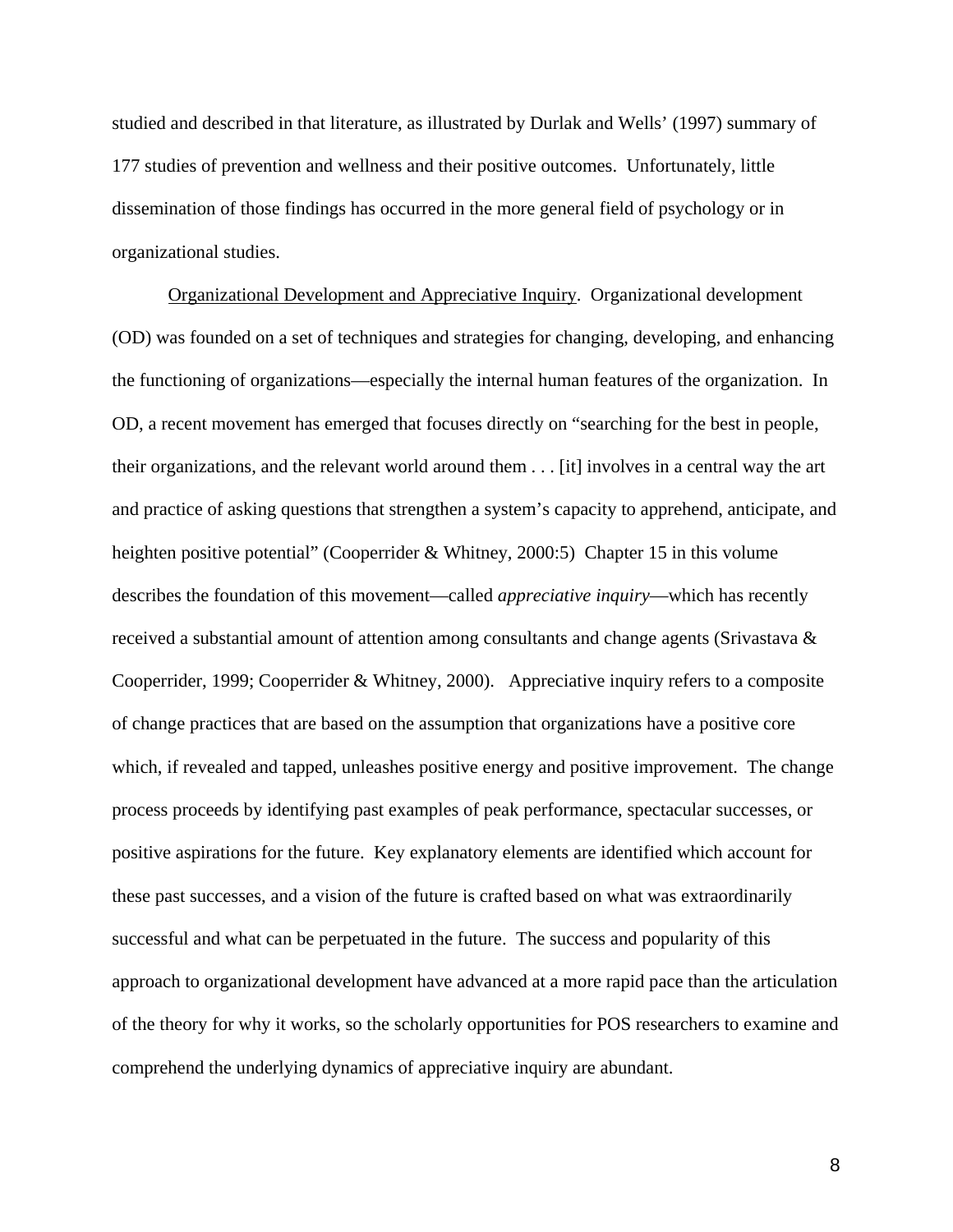Prosocial and Citizenship Behavior. An increasing amount of attention has also been given to prosocial behavior at work, sometimes called citizenship behavior, which refers to helping behaviors designed to provide assistance or benefit to others (Krebs, 1982; Organ, 1988; George, 1991; Batson, 1994). These types of behaviors exceed role requirements and are pursued in spite of not being associated with a formal organizational reward (Bolino, Turnley, & Bloodgood, 2002). Examples range from providing assistance to customers or co-workers in a work setting to volunteer or philanthropic activity outside of work. In all cases, prosocial and citizenship behavior refers to voluntary actions that provide benefit to other people. Related literature has appeared on topics such as rescuing Jews in Nazi Europe, fund-raising, assisting starving refugees, saving whales and endangered species, assisting Third World countries, donating organs, enhancing group welfare, and so on (Batson, 1994; Podsakoff, MacKenzie, Paine, & Bachrach, 2000). An on-going debate in psychology centers on whether or not prosocial behavior is really just a selfish act designed to satisfy a personal, egotistical need, or whether empathy and altruism are the chief motivators of prosocial behavior. A variety of experiments have been performed to test the nature of prosocial motivation (Batson, 1991), but the debate continues.

Corporate Social Responsibility. An increasing literature on corporate social responsibility centers on the obligation of organizations, especially corporations, to address societal problems and ills (Margolis & Walsh, 2002; Whetten, Rands, & Godfrey, 2001). All three branches of the United States government have urged corporations to become involved in promoting social welfare—from contributing to the global AIDS fund to establishing minimum wage standards. A large number of non-governmental organizations (NGOs) have also been established to address social problems, and to pressure corporations to join them in taking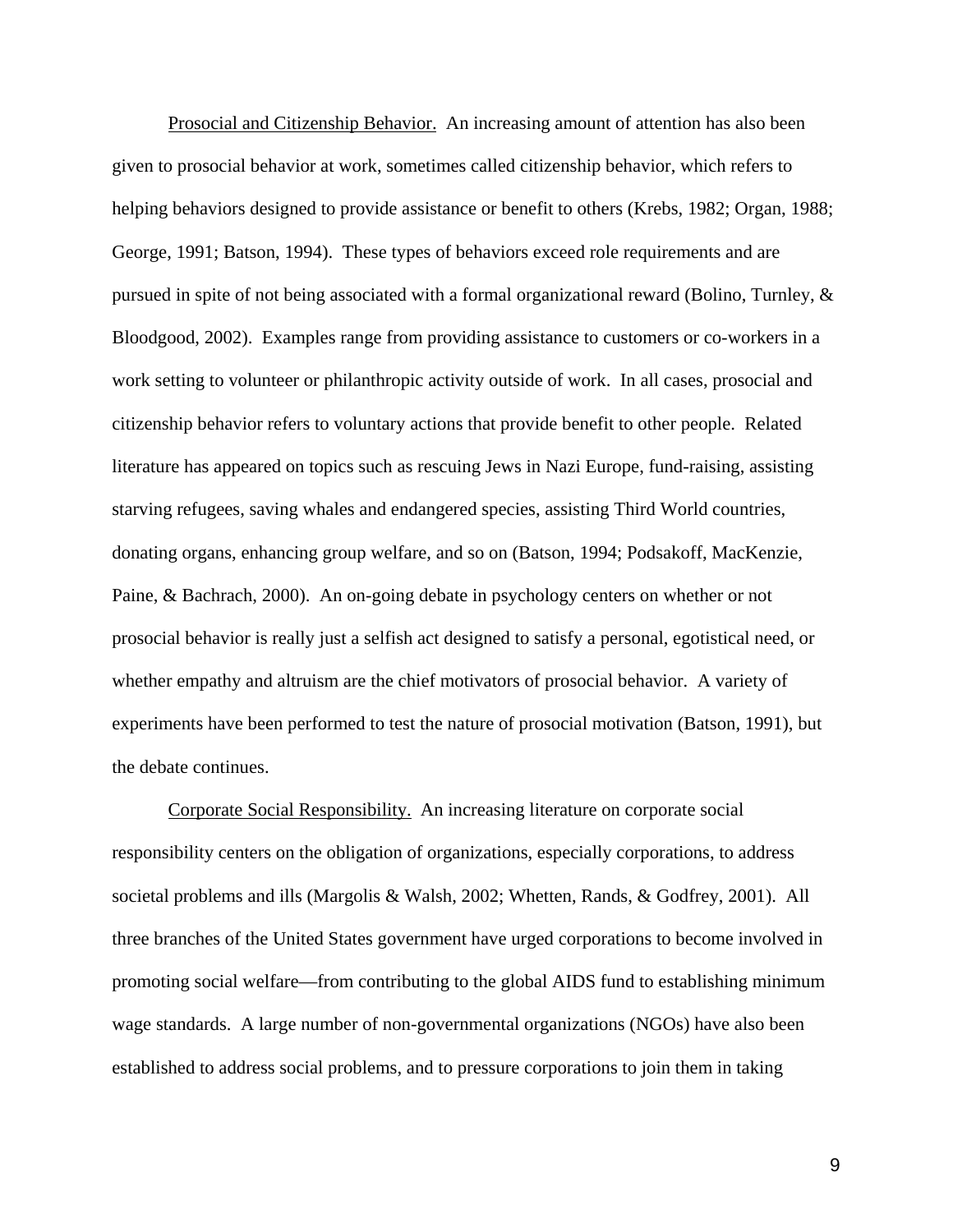responsibility for addressing human suffering. Various academic disciplines have long been interested in social welfare, social justice, and human rights (e.g., accounting, economics, strategy, and organizational behavior), and most of this scholarly work has focused on the relationship between corporate social performance (i.e., involvement in socially responsible activities) and financial performance. In an extensive review of the literature, Margolis and Walsh (2002) reported that 53 percent of the studies pointed to a positive relationship between corporate social performance and financial performance when the latter was treated as the dependent variable. Two thirds (68 percent) of the studies that treated financial performance as an independent variable found a positive relationship with corporate social performance.

The point of our brief discussion of these related scholarly traditions is to acknowledge that the emphasis on positive phenomena is neither unique nor new. Much scholarly work has been done in other arenas. On the other hand, too little of that work has found its way into organizational studies, and with the exception of positive psychology and appreciative inquiry, much of that work remains focused on overcoming ills, problems, and difficulties rather than on flourishing, on extraordinarily positive dynamics, or on the best of the human condition. POS as a field of study seeks to capitalize on these related scholarly traditions, but POS also represents an extension of what is known to date about generative and life-giving phenomena in organizations.

#### **Advantages of a Positive Organizational Scholarship Perspective**

POS is a fresh lens. It offers new ways of looking at old phenomena. By applying this new lens, elements that were formerly invisible become visible. POS helps people look at phenomena in new ways. For example, POS can help traditional network and social capital research uncover energizing and generative relationships (see Chapter 21 by Cross, Baker and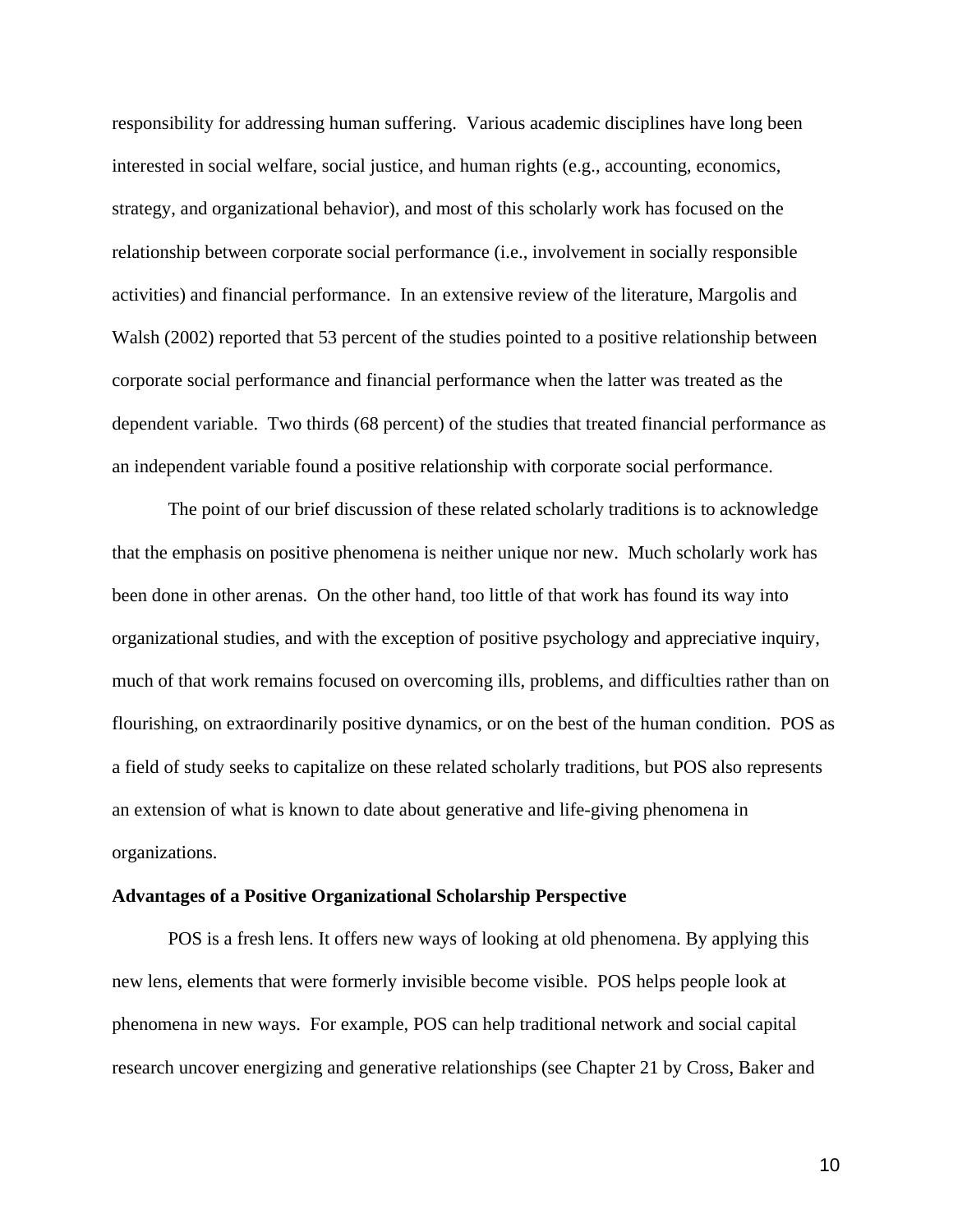Wooten); typical work on adaptation can uncover new patterns of replenishment and resilience (see Chapter 7 by Sutcliffe and Vogus); typical work on information exchange and learning can uncover new pathways for knowledge creation (see Chapter 13 by Lee, Caza, Edmundson and Thomke); typical work on motivation can uncover unexpected and transcendent motivational dynamics (see Chapter 9 by Bateman and Porath); and typical work on problem solving and deficit gaps can uncover abundance gaps (See Chapter 15 by Cooperrider and Sekerka).

To repeat, POS is not value-neutral. It advocates the position that the desire to improve the human condition is universal and that the capacity to do so is latent in most systems. The means by which this latent capacity is unleashed and organized, the extent to which human possibilities are enabled, and the extent to which systems produce extraordinarily positive outcomes are of special interest. POS does not exclude phenomena that are typically labeled positive in organizational studies—such as organizational improvement, goal achievement, or making a profit—but it has a bias toward life-giving, generative, and ennobling human conditions.

In other words, POS seeks to be a generative lens for linking theories in organizational studies. As an example, POS can uncover new sources and forms of capabilities that build on human generative processes. By focusing on the generative dynamics of human organizing, POS provides an expanded view of how organizations can create sustained competitive advantage. By unlocking capacities for elements such as meaning creation, relationship transformation, positive emotion cultivation, and high quality relationships, organizations can produce sustained sources of collective capability that help organizations thrive. POS offers a unique conceptual foundation for understanding how and why organizational strategies have their effects on human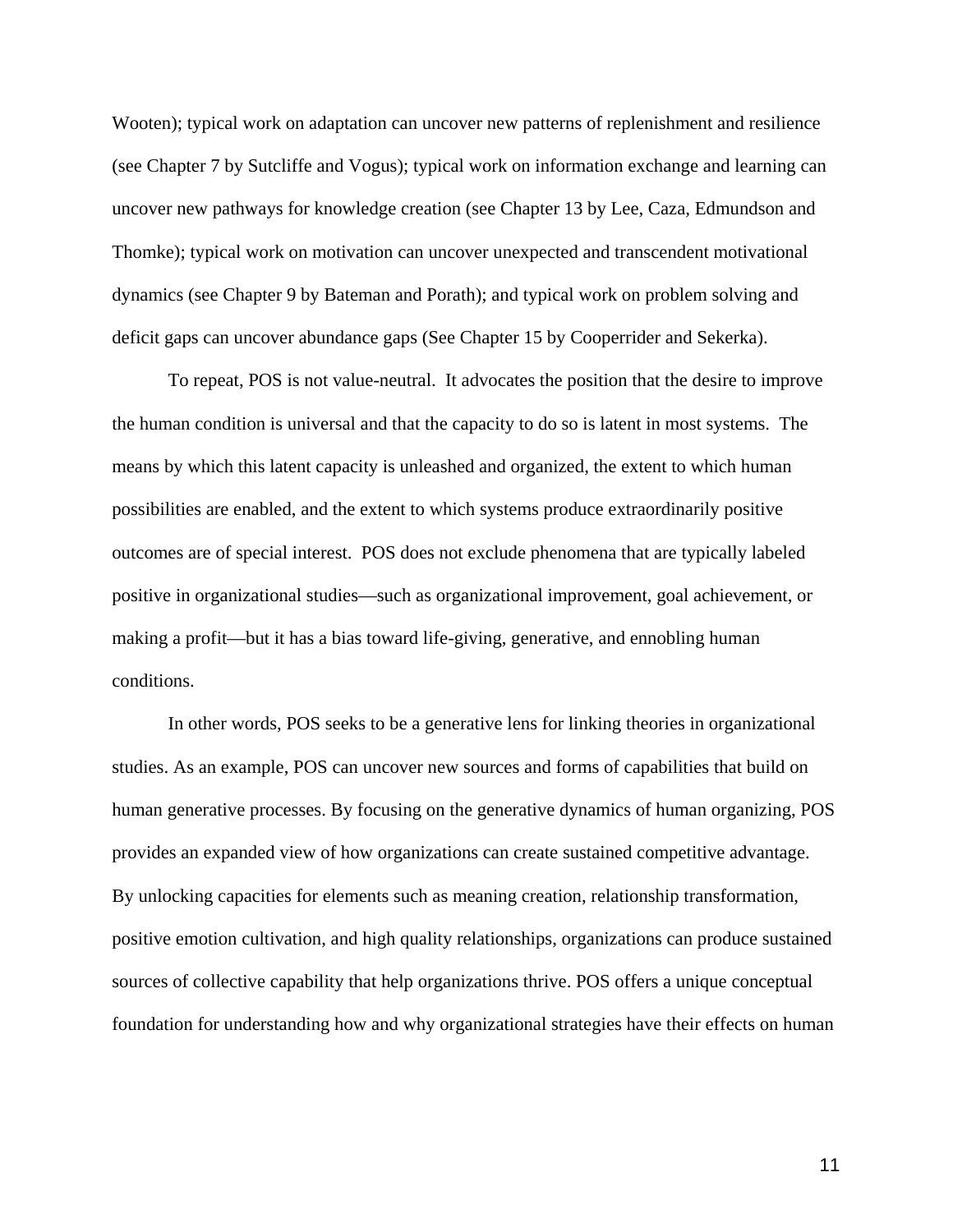behavior in the workplace, and why some strategies and dynamic capabilities may be more generative than others.

### **Outline of the Book**

Our purpose in this volume is to provide groundwork for a new emphasis on positive organizational phenomena. The intent is to make positive phenomena available for systematic and rigorous investigation by organizational scholars. We are mindful of Cowen and Kilmer's (2002) observation that the social sciences are filled with faddish concepts and perspectives that have lost credibility and relevance because people accepted too quickly an alluring concept that was not conceptually defined and rigorously investigated. Such concepts receive short-lived attention, spinning off in disconnected directions and never generating cumulative findings or theories. "Even though there may be good agreement about the pristine beauty and promise of the new concept as an abstraction, people may diverge substantially in how, concretely, its operations are best understood and implemented" (p. 450). The intent of each chapter in this volume is to invite organizational scholars to build upon and extend the positive organizational phenomena being examined. These chapters each provide definitional, theoretical, and/or empirical foundations for what we anticipate will become a cumulative body of enduring work.

We have organized the chapters into three sections. These sections are an arbitrary way to capture some basic themes in POS phenomena. The first section—Virtuous Processes, Strengths, and Positive Organizing—contains chapters on virtues and strengths in individuals and organizations that are associated with positive outcomes. Chapters also discuss extraordinarily positive organizing processes. The second section—Upward Spirals and Positive Change—identifies the generative dynamics associated with self-reinforcing, positive spirals in organizations. The effects of positive emotions, inquiry, and leadership on individuals and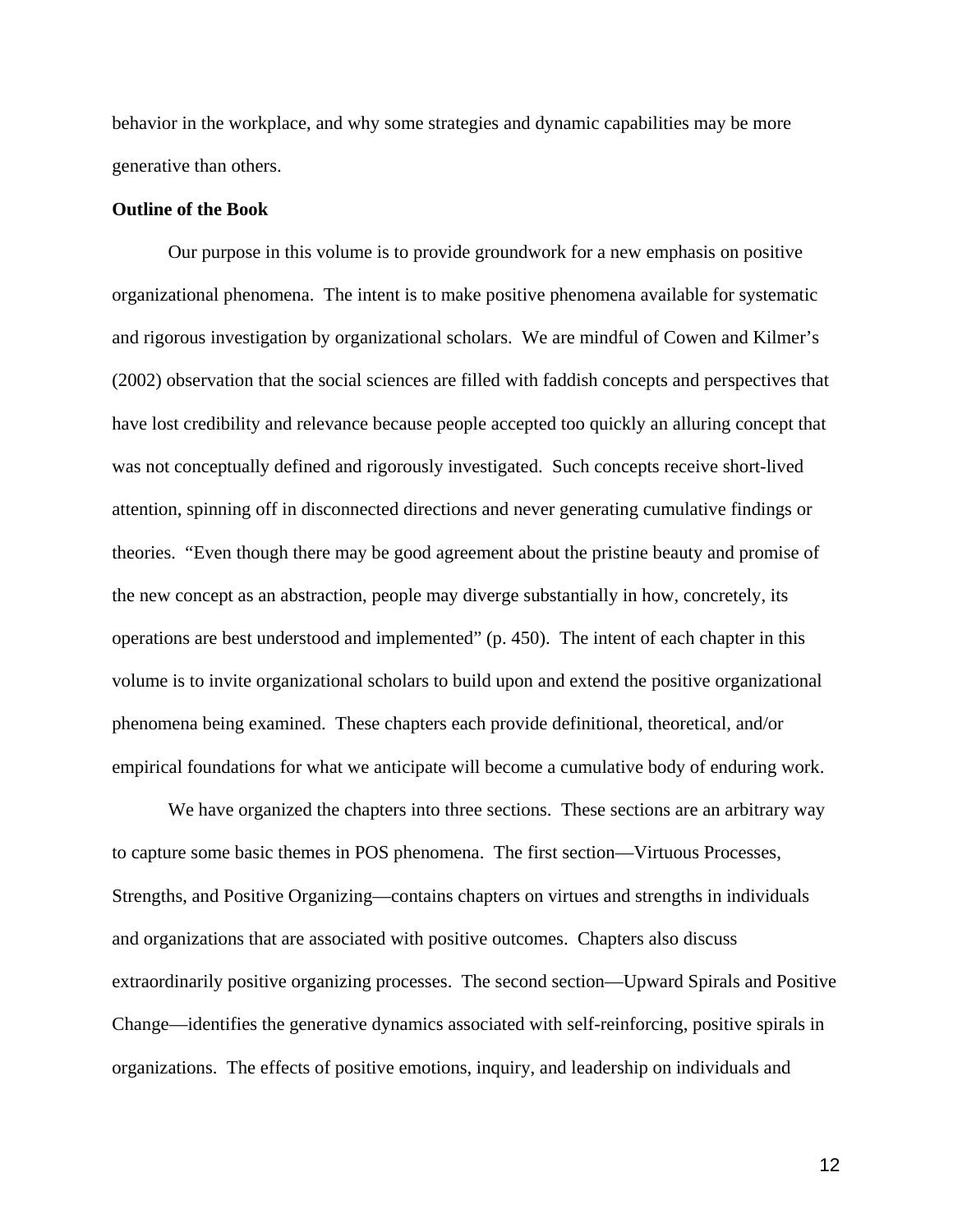organizations are examined. The third section—Positive Meanings and Positive Connections contains chapters focusing on positive human relationships and the positive meaning of, and in, work that are associated with human flourishing and positive dynamics in organizations. Each of these sections contains chapters that ground a specific concept or phenomenon in scholarly literature, identify its relationship to positive organizational scholarship, and guide further scholarly work with suggested research questions and additional areas of needed study. The chapters are intended to be invitations to further work by providing a foundation upon which scholarship can expand.

In the first section, Peterson and Park (Chapter 3) provide an overview of the extensive work being done to classify strengths and virtues in the field of positive psychology. The chapter focuses specifically on six widely-shared organizational virtues that help produce the good society, the good workplace, and the good school. Chapter 4 by Cameron introduces the concept of organizational virtuousness and examines its relationship to several measures of organizational performance. The results demonstrate that organizations scoring high in virtuousness have higher levels of performance, especially after downsizing. Weick's Chapter 5 examines the dynamics of tragic and traumatic events, and it highlights how a POS perspective helps explain the absence of "a million accidents waiting to happen. Chapter 6 by Emmons introduces the concept of gratitude and identifies the importance of this phenomenon in organizational settings. Research is reviewed that establishes relationships between feelings and expressions of gratitude and desirable individual and organizational outcomes. The chapter by Sutcliffe and Vogus (Chapter 7) highlights resilience as a key attribute of flourishing organizations. They identify predictors, dimensions, contributors, and effects of resilience in organizations, groups, and individuals. Chapter 8 by Clifton and Harter reviews a variety of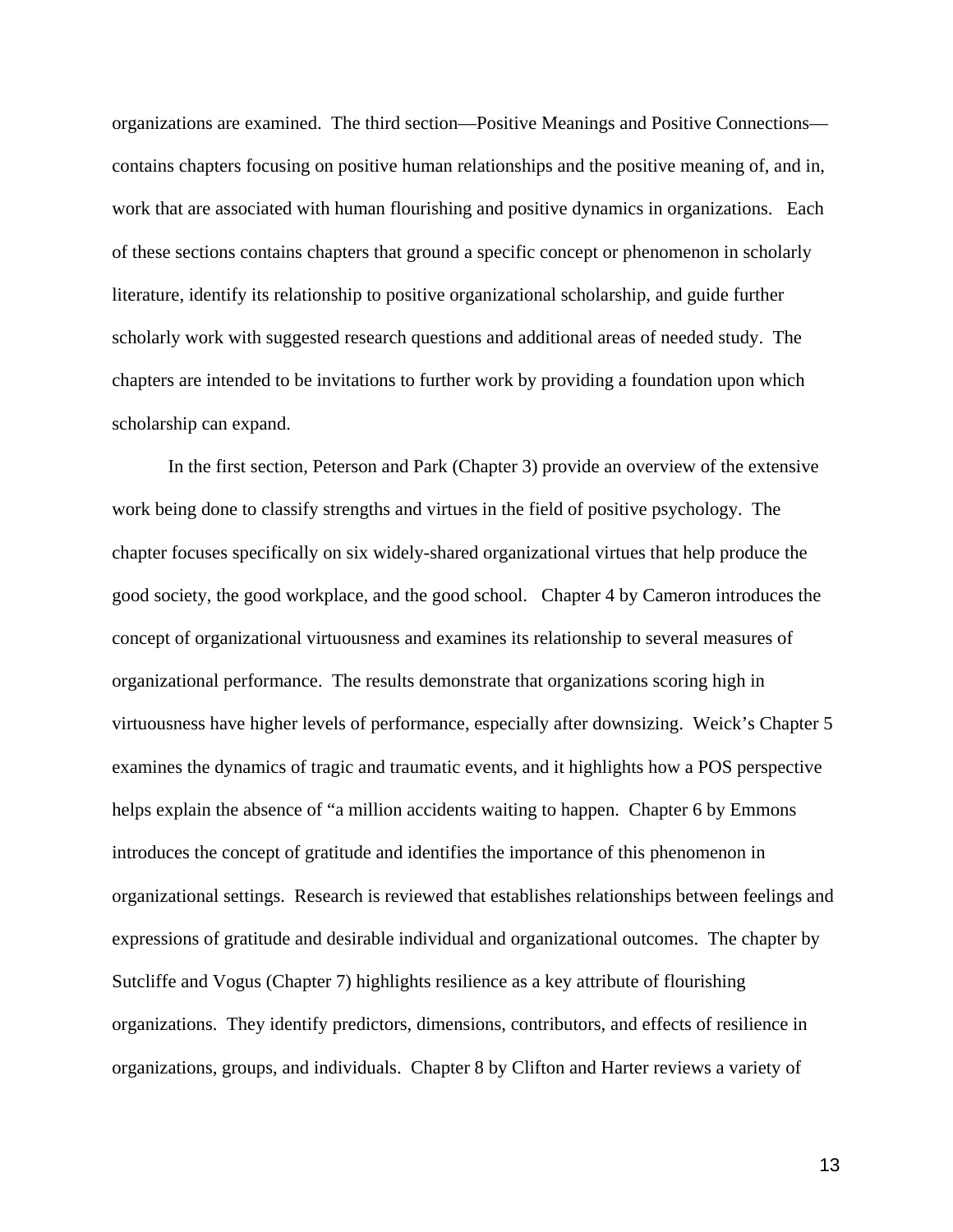empirical studies that support the proposition that building strengths is the most efficient focus for individual and organizational improvement efforts. The authors point out that individuals and organizations gain more when they build on their strengths than when they make comparable efforts in overcoming weaknesses. Bateman and Porath (Chapter 9) introduce the concept of transcendent motivation. Transcendent behavior is that which surpasses environment or personal constraints and creates positive change in the person or the environment. Conceptual and empirical dimensions of the construct are developed. Chapter 10 by Worline and Quinn focuses on the virtue of courageous principled action in fostering innovation and vitality in the major organizational forms and structures.

The second section focuses on upward spirals, or the dynamics of escalating positive phenomena in organizations. In chapter 11, Fredrickson focuses on positive emotions in organizations. Based on her broaden-and-build-theory, she explains how positive emotions can transform individuals and organizations and move them in upward spirals to higher levels of performance. Bagozzi uses Chapter 12 to focuses on the dynamics of emotions, mapping how such emotions give rise to both negative and positive outcomes in organizations. In Chapter 13, Lee, Caza, Edmondson, and Thomke focus on attributes of organization members and the processes of knowledge creation. They show how knowledge-creating processes give rise to self-reinforcing or upward dynamics. In Chapter 14, Spreitzer and Sonenshein discuss the concept of positive deviance, or the manifestation of extreme positive behaviors in organizations, and they provide a research agenda for further examining the dynamics involved. In Chapter 15, Cooperrider and Sekerka provide a review of the literature on Appreciative Inquiry (AI) and present a new model of AI that explains the understructure of the process for unleashing potential in organizations. Luthans and Avolio craft Chapter 16 by drawing from their respective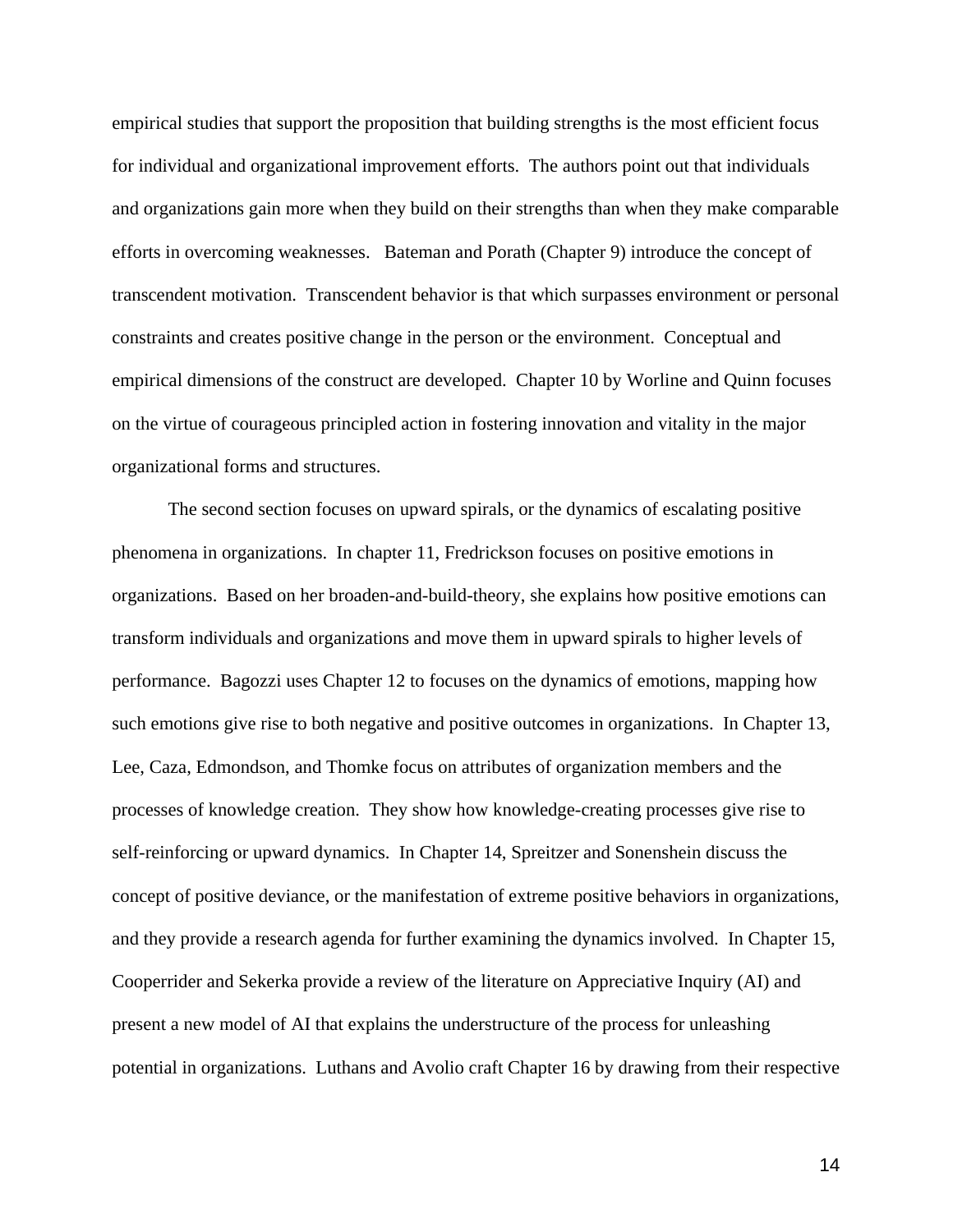past efforts on leadership. They define what is meant by authentic leadership and offer a theoretically driven model for developing authentic leaders.

The third section contains chapters focusing on relationships, positive connections, and meaningfulness. In Chapter 17 Dutton and Heaphy introduce the concept of high quality connections and develop four mechanisms through which high quality connections enable individuals to thrive. Gittell uses the idea of high quality connections to build a new perspective on the positive dynamics of coordination mechanisms in organizations (Chapter 18). Chapters 19 and 20 focus on the positive meanings created at work and their impact on individuals and organizations. Wrzesniewski focuses on the powerful effects of work orientations referred to as "callings" and how individuals can craft their work to make it more meaningful. Pratt and Ashforth use core concepts of identity to build a theory of how organizational contexts foster meaningfulness both in working and at work. They examine how contexts enrich memberships, tasks and roles. The next chapter introduces ideas of positive energy as means for explaining positive dynamics of connection (Cross, Baker and Wooten). More specifically, Cross, Baker and Wooten (Chapter 21) develop a new perspective they call positive network analysis that explains how the positive energy created in positive ties delivers extraordinary results. They begin to unpack the mechanisms that contribute to these effects. Last, but definitely not least, Feldman and Khademian in Chapter 22 take on the dynamics of inclusion and empowerment in a public management context. Their model of cascading inclusion shows how empowerment on the "inside" of an organization, creates democracy and participation for stakeholders on the "outside".

Taken as a whole, these chapters represent only a sampling of key POS phenomena, of course, but they do begin to create a foundation upon which additional scholarly work can build.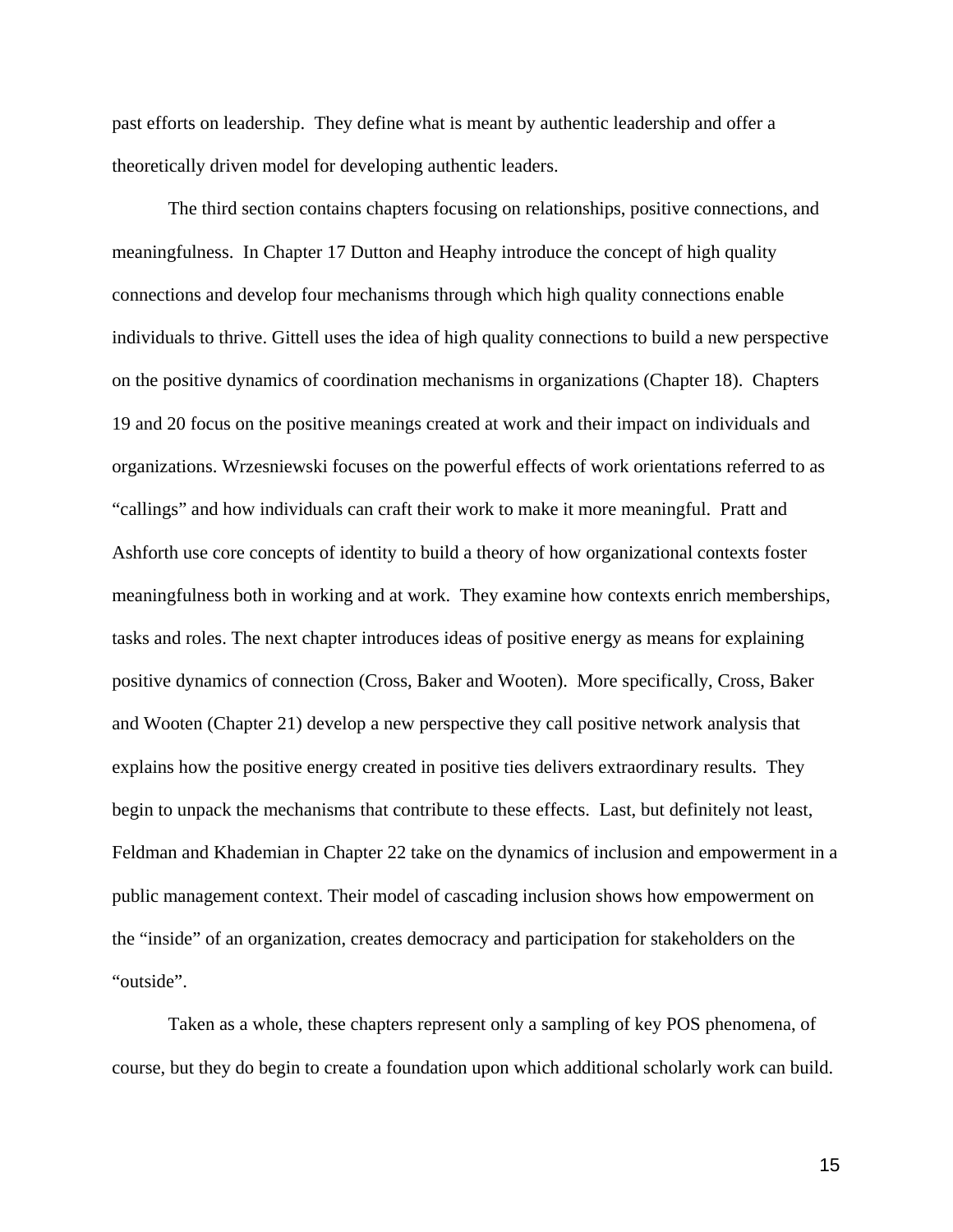Their intent is to provide empirical, theoretical, and logical arguments so that a science of positive organizational dynamics can flourish.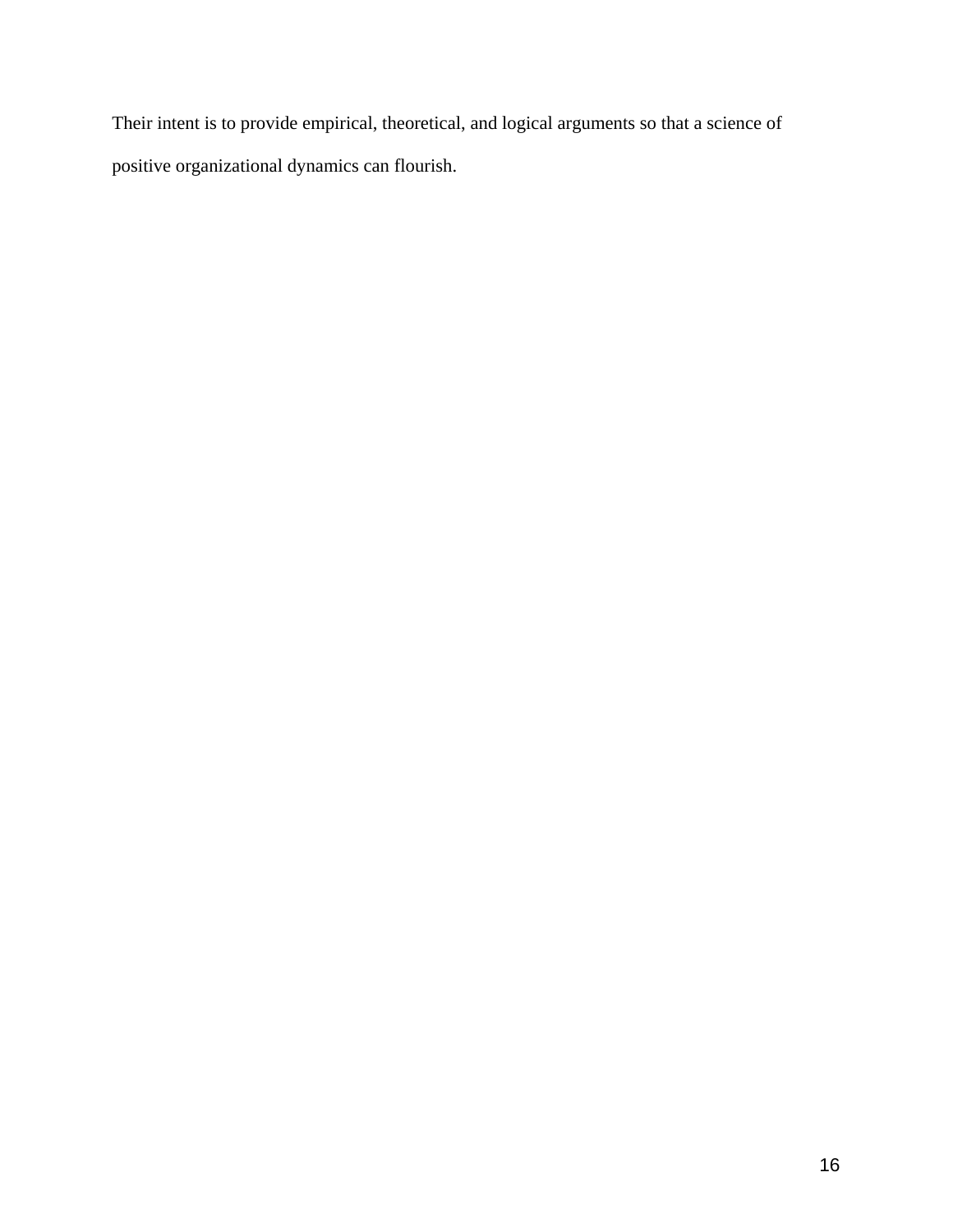#### **References**

- Batson, C.D. (1994) "Why act for the public good? Four answers." Personality and Social Psychology Bulletin, 20: 603-610.
- Bolino, M.C., Turnley, W.H., and Bloodgood, J.M. (2002) "Citizenship behavior and the creation of social capital in organizations." Academy of Management Review, 27: 505- 522.
- Cooperrider, D.L. and Whitney, D. (2000) "A positive revolution in change: Appreciative inquiry." In Cooperrider, D.L., Sorenson, P.F., Whitney, D, and Yeager, T.F. (Eds.) Appreciative inquiry. (pages 3-28). Champaign, IL: Stipes Publishing.
- Cowen, E.L. (1977) "Baby steps toward primary prevention. American Journal of Community Psychology, 5: 1-22.
- Cowen, E.L. (1980) "The wooing of primary prevention." American Journal of Community Psychology, 8: 258-284.
- Cowen, E.L. (1986) "Primary prevention in mental health: Ten years of retrospect and ten years or prospect." In Kessler, M. and Goldston, S.E. (Eds.) A decade of progress in primary prevention. (pages 3-45). Hanover, NH: University Press of New England.
- Cowen, E.L. (1994) "The enhancement of psychological wellness: Challenges and opportunities." American Journal of Community Psychology, 22: 149-179.

Cowen, E.L. (1999) "In sickness and in health: Primary prevention's vows revisited." In Cicchetti, D., and Toth, S.L. (Eds.) Rochester Symposium on Developmental Psychopathology: Developmental Approaches to Prevention and Intervention. Vol. 10 (pp. 1-24) Rochester: University of Rochester Press.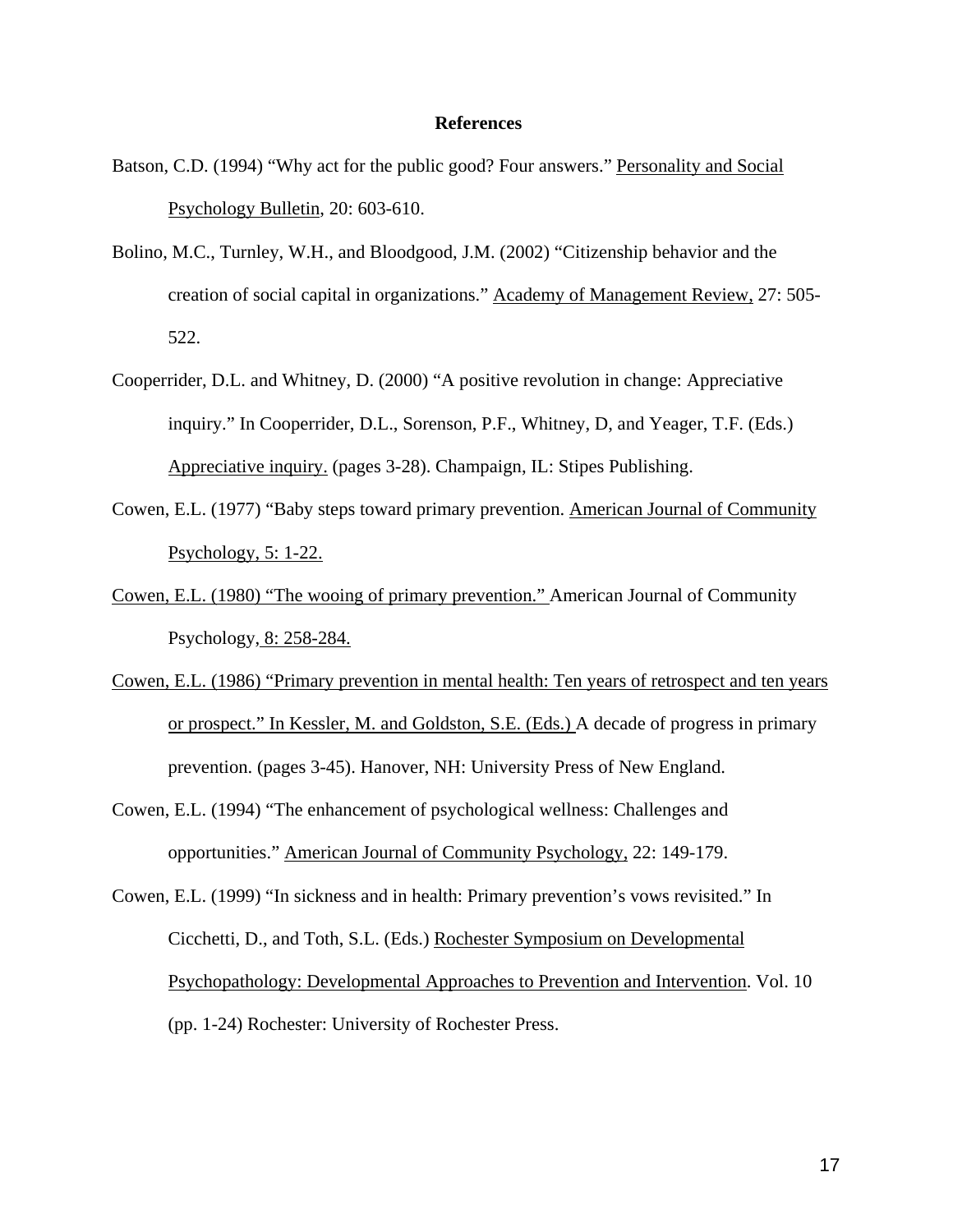- Cowen, E.L., Gardner, E.A., and Zax, M. (Eds.) Emergent approaches to mental health problems: An overview and directions for future work. New York: Appleton-Century Crofts.
- Cowen, E.L. & Kilmer, R.P. (2002) "Positive psychology: Some plusses and some open issues." Journal of Community Psychology, 30: 449-460.
- Durlak, J.A. and Wells, A.M. (1997) "primary prevention programs for children and adolescents: A meta-analytic review." American Journal of Community Psychology, 25: 115-152.
- George, J.M. (1991) State or trait: Effects of positive mood on prosocial behaviors at work." Journal of Applied Psychology, 76: 299-307.
- Jahoda, M. (1958) Current Concepts of Positive Mental Health. New York: Basic Books.
- Krebs, D.L. (1975) "Empathy and altruism." Journal of Personality and Social Psychology, 32: 1134-1146.
- Margolis, J.D. and Walsh, J.P. (2002) "Misery loves companies.: Whither social initiatives by business?" Working paper, University of Michigan Business School.
- Organ, D.W. (1988) Organizational Citizenship Behavior: The Good Soldier Syndrome. Lexington, MA: Lexington Books.
- Podsakoff, P.M., MacKenzie, S.B., Paine, J.B., and Bachrach, D.G. (2000) "Organizational citizenship behaviors: A critical review of the theoretical and empirical literature and suggestions for future research." Journal of Management, 26: 513-563.
- Seligman, M.E.P. (2002) Authentic Happiness: Using the New Positive Psychology to Realize Your Potential for Lasting Fulfillment. New York: Free Press.
- Snyder, C.R. and Lopez, S.J. (2002) Handbook of Positive Psychology. New York: Oxford University Press.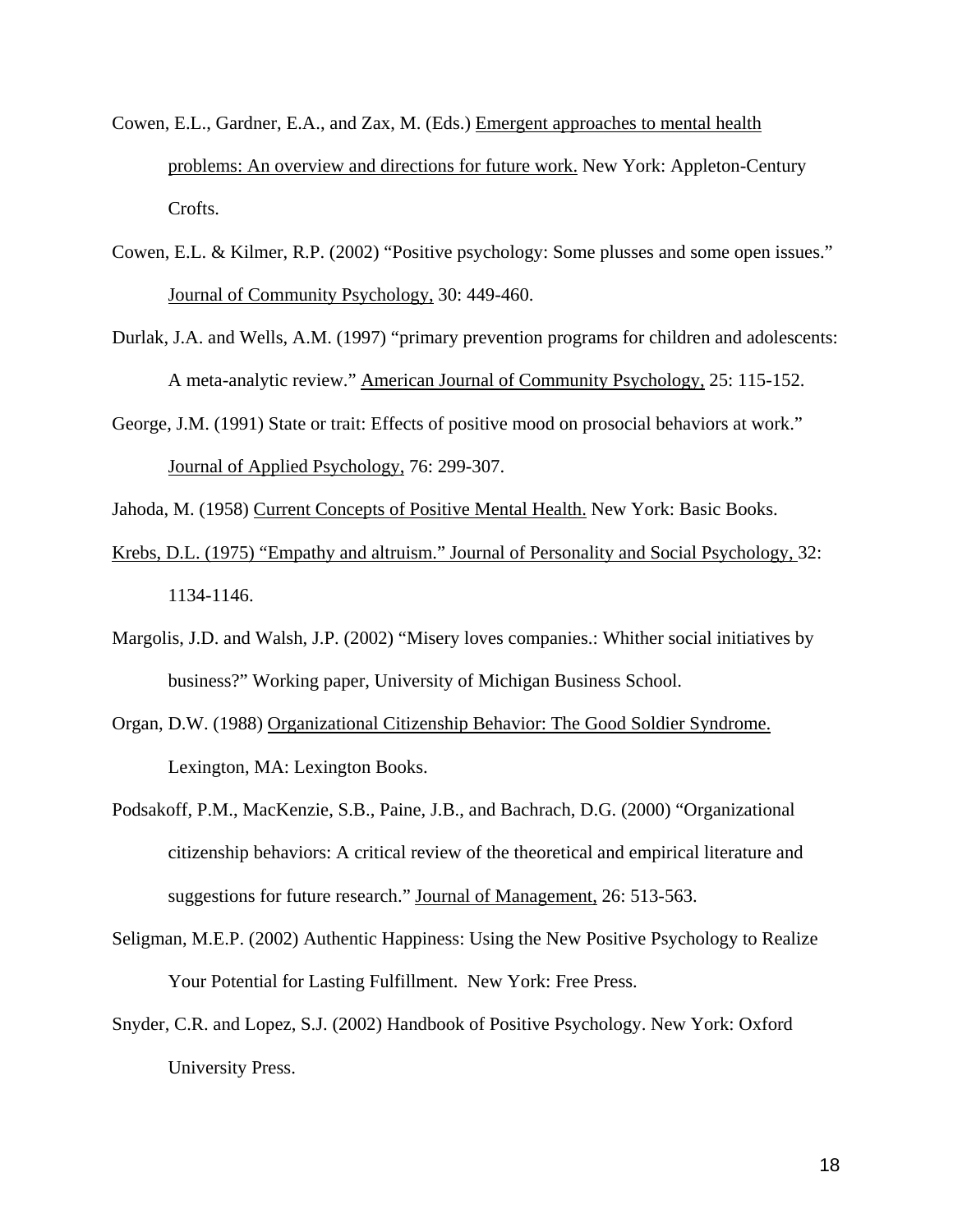- Srivastava,S. and Cooperrider, D.L. (1999) Appreciative Management and Leadership: The Power of Positive Thought and Action in Organization. Williams Custom Publishing.
- Whetten, D.A., Rands, G., and Godfrey, P. (2001) "What are the responsibilities of business to society?" In Pettigrew, A., Thomas, H., and Whittington, R. (Eds.) Handbook of Strategy and Management. (pp. 373-408). Thousand Oaks: Sage.
- Zax, M. and Cowen, E.L. (1976) Abnormal psychology: Changing conceptions. New York: Holt, Rinehart, & Winston.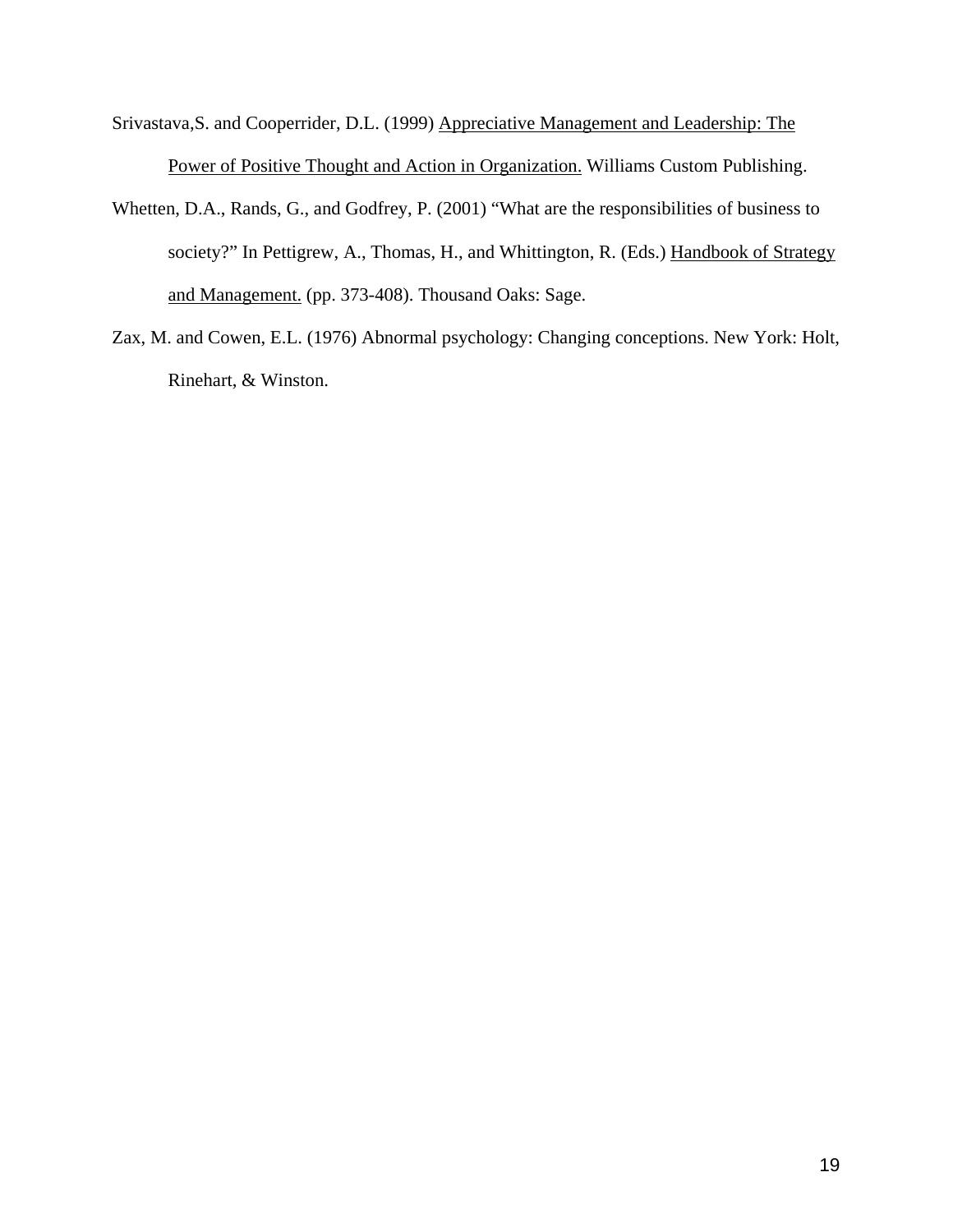## **POSITIVE ORGANIZATIONAL SCHOLARSHIP**

Edited by

Kim S. Cameron, Jane E. Dutton, and Robert E. Quinn San Francisco: Berrett-Koehler Publishers, 2003.

## **Part One: Introduction**

- 1 Foundations of Positive Organizational Scholarship Kim S. Cameron, Jane E. Dutton, and Robert E. Quinn
- 2 Positive Organizational Studies: Lessons from Positive Psychology Christopher M. Peterson and Martin E.P. Seligman

## **Part Two: Virtuous Processes, Strengths, and Positive Organizing**

- 3 Virtues and Organizations Nansook Park and Christopher M. Peterson
- 4 Organizational Virtuousness and Performance Kim S. Cameron
- 5 Positive Organizing and Organizational Tragedy Karl E. Weick
- 6 Acts of Gratitude in Organizations Robert A. Emmons
- 7 Organizing for Resilience Kathleen M. Sutcliffe and Timothy J. Vogus
- 8 Strengths Investment Donald O. Clifton and James K. Harter
- 9 Transcendent Behavior Thomas Bateman and Christine Porath
- 10 Courageous Principled Action Monica C. Worline and Ryan W. Quinn

## **Part Three: Upward Spirals and Positive Change**

- 11 Positive Emotions and Upward Spirals in Organizations Barbara L. Fredrickson
- 12 Positive and Negative Emotions in Organizations Richard P. Bagozzi
- 13 New Knowledge Creation in Organizations Fiona Lee, Arran Caza, Amy Edmondson, and Stefan Thomke
- 14 Positive Deviance and Extraordinary Organizing Gretchen M. Spreitzer and Scott Sonenshein
- 15 Toward a Theory of Positive Organizational Change David L. Cooperrider and Leslie E. Sekerka
- 16 Authentic Leadership and Positive Development Fred Luthans and Bruce Avolio